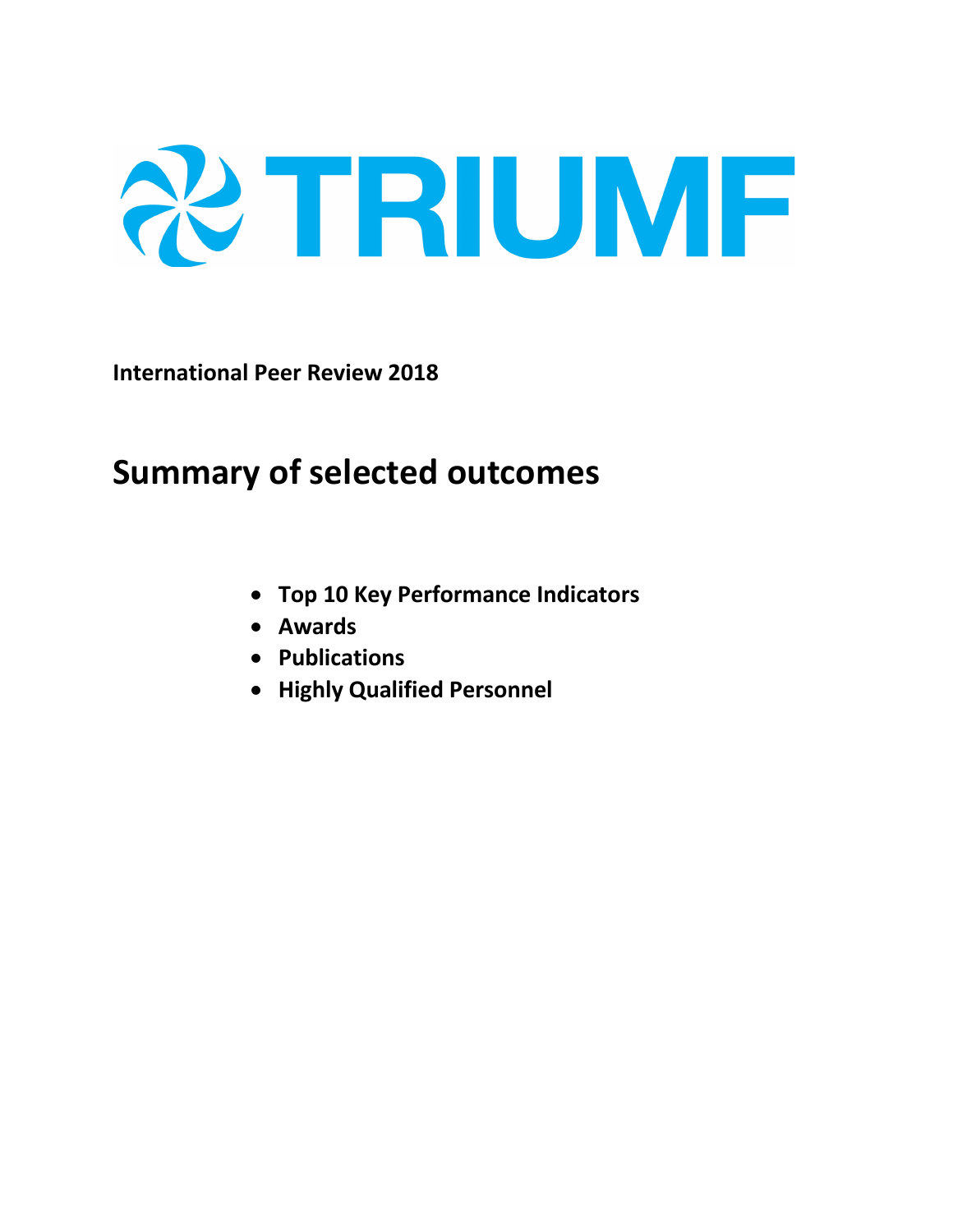## **TRIUMF Top 10 Key Performance Indicators**

| #                       | <b>Indicator</b>                                                                                                  | <b>Yearly</b><br><b>Target</b> | 2013   | 2014   | 2015   | 2016   | 2017             | Average |
|-------------------------|-------------------------------------------------------------------------------------------------------------------|--------------------------------|--------|--------|--------|--------|------------------|---------|
| $\mathbf 1$             | Number of publications                                                                                            | 280                            | 259    | 303    | 322    | 345    | 307              | 307     |
| $\overline{2}$          | Percentage of cyclotron hours<br>delivered                                                                        | 90%                            | 95.7%  | 92.4%  | 88.7%  | 92.7%  | 89.0%            | 92%     |
| $\overline{\mathbf{3}}$ | Number of HQPs trained                                                                                            | 160                            | 181    | 187    | 244    | 219    | 251              | 216     |
| $\overline{\mathbf{4}}$ | Number of Canadian scientists<br>and students using TRIUMF                                                        | 196                            | 128    | 140    | 189    | 205    | 369              | 206     |
| 5                       | Number of Canadian scientists<br>and students participating in<br>international projects through<br><b>TRIUMF</b> | 180                            | 190    | 210    | 216    | 216    | 227              | 211     |
| $6\phantom{a}$          | Number of international<br>visiting scientists and students                                                       | 300                            | 272    | 325    | 385    | 440    | 506              | 386     |
| $\overline{7}$          | Number of Patient doses of<br>Medical isotopes <sup>1</sup>                                                       | 2.4M                           | 1.9 M  | 1.9 M  | 1.9 M  | 1.9 M  | 1.9 <sub>M</sub> | 1.9M    |
| $\pmb{8}$               | Number of participants at<br><b>Informal Science Education</b><br>events <sup>2</sup>                             | 6,000                          | 5,600  | 6,300  | 10,594 | 27,459 | 23,852           | 14,761  |
| $\overline{9}$          | <b>Number of Commercial</b><br>agreements                                                                         | 50                             | 72     | 93     | 108    | 104    | 139              | 103     |
| 10                      | <b>Total Commercial Revenues</b><br>across TRIUMF activities                                                      | \$2.4M                         | \$1.4M | \$2.9M | \$3.4M | \$4.1M | \$3.6M           | \$3.1M  |

<sup>1&</sup>lt;br><sup>1</sup> Predominantly isotope doses produced by Nordion

 $2$  The accounting for participants at information science education events was revised in 2015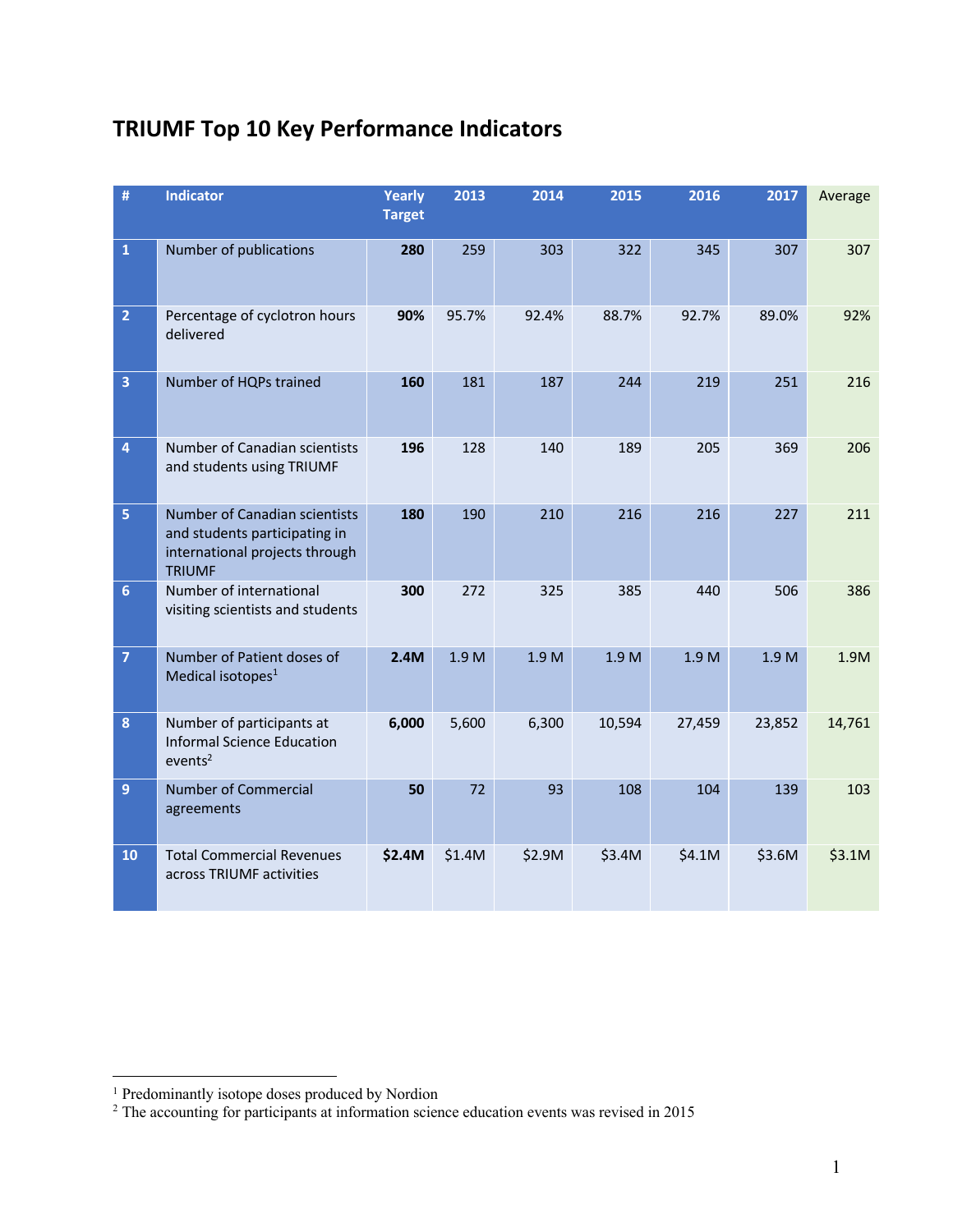## **Awards**

TRIUMF scientists were recognized with a number of major awards since 2013. Here is a list of the most notable ones:

- **Breakthrough Prize in Fundamental Physics, 2016**
	- o SNO (Rich Helmer, Reda Tafirout)
	- o T2K (Akira Konaka, Dean Karlen, Fabrice Retiere)
- **NSERC Brockhouse Canada Prize for Interdisciplinary Research in Science and Engineering, 2015**
	- o Paul Schaffer
	- o Tom Ruth
- **NSERC John C. Polanyi Award, 2013**
	- o Makoto Fujiwara
	- o Art Olin
	- o Dave Gill
- **Francis Pipkin Award of the APS, 2017**
	- o Jens Dilling
- **Stuart Jay Freedman Award of the APS, 2018**
	- o Ania Kwiatkowski
- **CAP Lifetime Achievement Medal, 2017**
	- o Jean Michel Poutissou
- **CAP-TRIUMF Vogt Medal for Outstanding Experimental or Theoretical Contributions to Subatomic Physics**
	- o Jens Dilling, 2013
	- o Pierre Savard, 2015
	- o Akira Konaka, 2016
- **Koshiba Prize (Foundation for High Energy Accelerator Science), 2018**
	- o Kenji, Kojima
- **Fellows of the APS**
	- o Petr Navratil, 2013
	- o Makoto Fujiwara, 2016
	- o Pierre Savard, 2016
	- o Reiner Kruecken, 2017
- **World Council on Isotopes, President's Award, 2017**
	- o Paul Schaffer
	- o Tom Ruth
- **Business in Vancouver, Top Forty under 40, 2013**
	- o Paul Schaffer
- **BCTECH Technology Impact Award**, 2017
	- o ARTMS Products, Inc.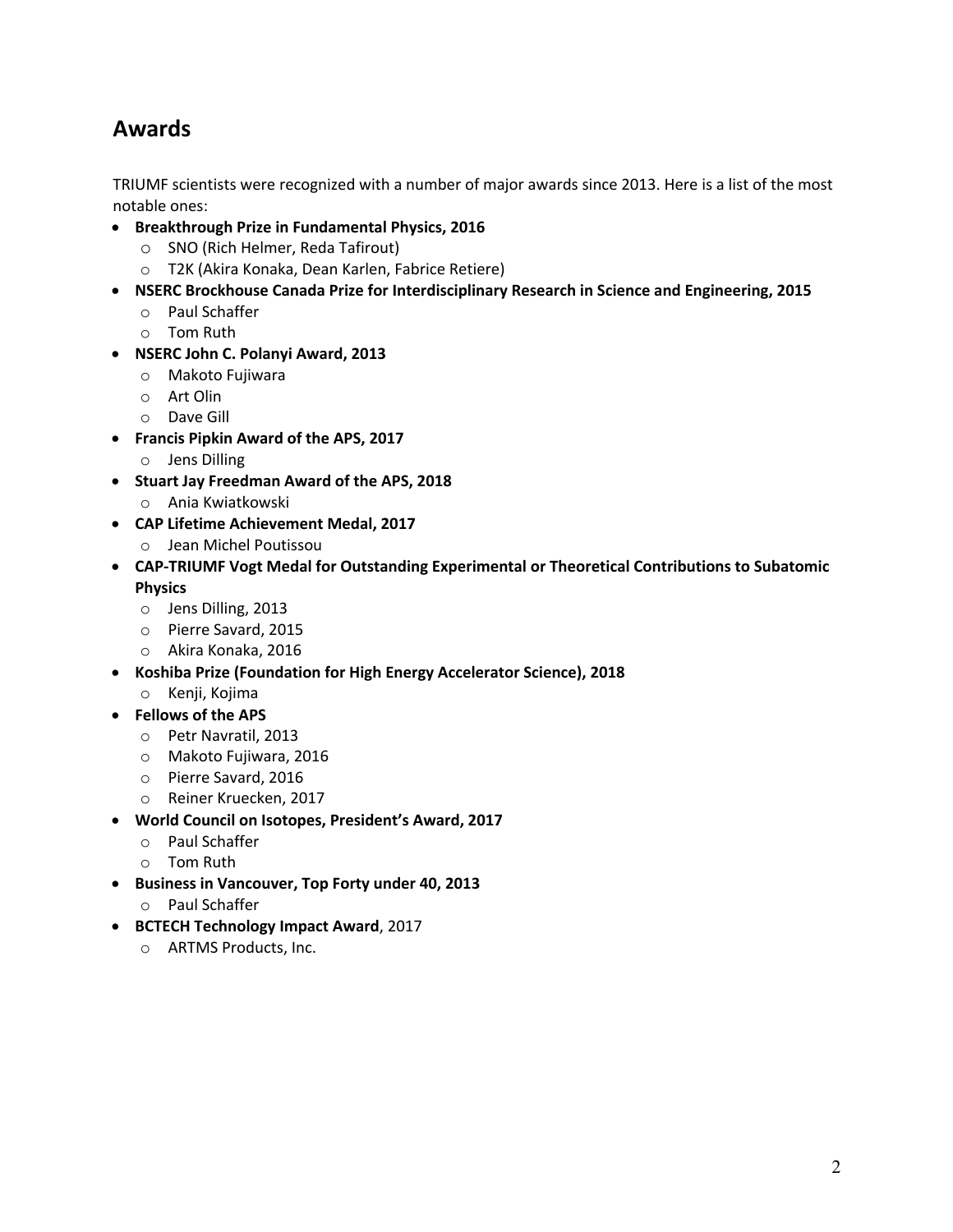### **Publications**

Publications are one of the primary outputs of our multidisciplinary scientific endeavour. Over the last five years, our research and the operation of our user facilities has led to 1536 peer reviewed articles. This is a 20% increase over the period 2008-2012. The breakdown by year and sub-field is shown in the Figure below.

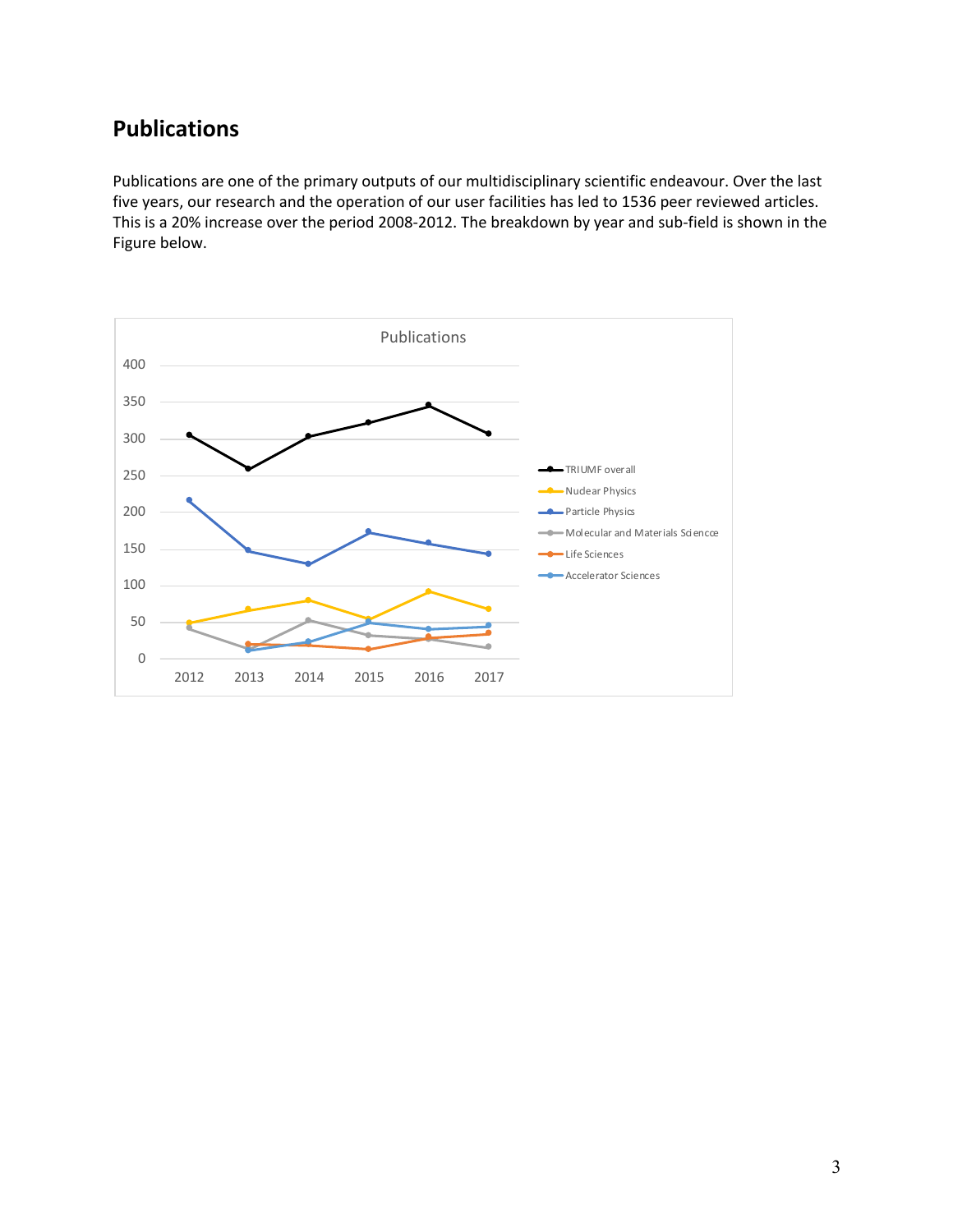## **Highly Qualified Personnel**

#### **Students hosted at TRIUMF**

At TRIUMF, one of our primary goals is inspiring the next generation of scientists and giving them a place where they can apply and develop the skills that they learn in university, while also contributing to TRIUMF's role as a research institution.

We are among the largest co-op employers in Canada, hosting 126 undergraduate students in 2017, a 88% increase from 2012. The jobs reflect the broad range of work performed at TRIUMF, from our core research disciplines to engineering, computing, business, and communications. We have over 50 times more applicants than available positions, making this an extremely competitive program with top-notch students, who often make very significant contributions to TRIUMF's program.



#### **NSERC CREATE program Isotopes for Science and Medicine (IsoSiM)**

TRIUMF and UBC have jointly established IsoSiM, a NSERC funded Collaborative Research and Training Experience (CREATE) program to provide graduate students with the specific skills required for employment in isotope-related fields. This includes the development of new radioisotopes, and the promotion of innovative isotope applications in environmental science and medicine. IsoSiM gives trainees the tools they need to succeed as students and postdoctoral fellows as well as in their future career, be it in academia or the private sector.

Our IsoSiM program focuses on critical transitional skills by educating students in isotope applications. Trainees learn essential aspects of isotope production, preparation, and detection. Mobility is encouraged through our student placement program that builds on strong, existing collaborations between UBC, TRIUMF, and partners in Germany.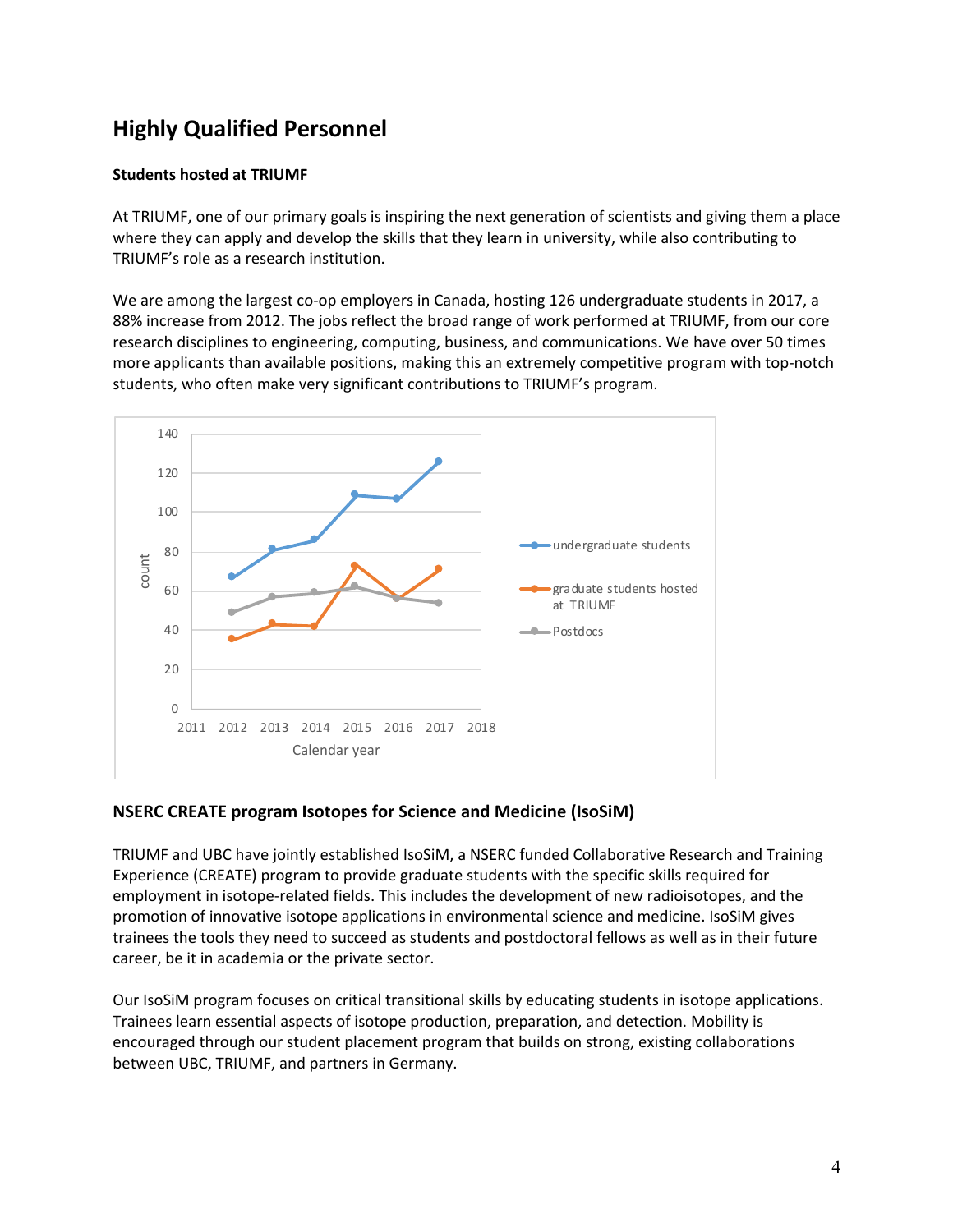IsoSiM provides enriched training experiences in the production, preparation, and application of isotopes for science and medicine in world-class collaborative research environments. This is enhanced by professional skills development as well as internships in industrial and public sector partners of the program.

Interdisciplinary training and experiential learning activities empower students to become the next generation of leaders for isotope related activities, whether in industry, public health, environmental and governmental sectors, or academia.

Today, IsoSiM has provided stipends to 20 Masters and 18 PhD students at UBC and TRIUMF across six different departments from four faculties: Physics (nuclear physics, accelerator science, materials science, medical physics), Chemistry (radiochemistry, materials science), Earth-Ocean-Atmospheric Sciences (environmental radiotracers), Pharmaceutical Sciences (radiopharmaceuticals), Radiology (medical imaging), Mechanical Engineering (isotope production, industrial imaging).

The program provides the stipend holders, as well as many members of TRIUMF's Graduate Students and Postdoc Society, with professional development workshops.

#### **Students Theses**

Over the last five years 141 Masters and PhD students graduated with data taken at TRIUMF or under the supervision or co-supervision of our TRIUMF research scientists.

The breakdown by field is shown below. 'Other' includes thesis work on irradiation of electronics components as well as radioisotope use in Ocean Sciences.



Graduate students from across Canada and from around the world come to TRIUMF to take data and utilize our research infrastructure.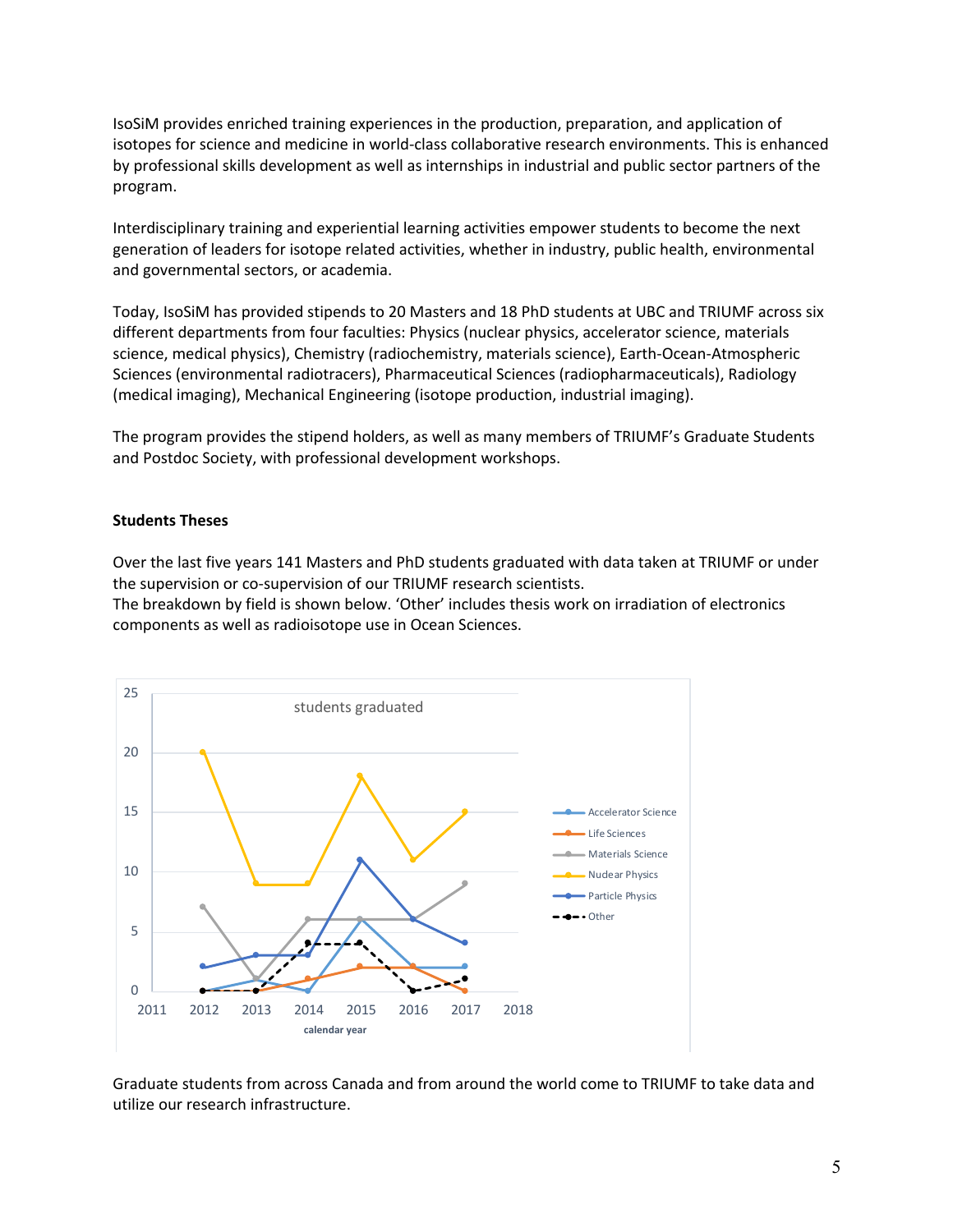Below is a list of the theses that these students have created while working here.

#### **Theses - 2013**

*M.Sc.*

A. Bader, *A new ion trap geometry for precision mass measurements at TRIUMF* (Ecole des Mines de Nante, MSc)

N. Bernier, *Study of the Photoproduction of 8 Li with the Reaction 9 Be(g,p)8 Li* (Universite Laval, MSc)

Z. Diggins, *Using capacitance to radiation-hardened flip-flops at advanced technology nodes* (Vanderbilt University, MSc)

B. Fenker, *Measurement of asymmetry parameters in 37K: Optical pumping of alkali atoms* (Texas A&M University, MSc)

P. Fortier, *Development of a Low-Pressure Ionization Chamber for Rare Isotope Experiments at IRIS* (Saint Mary's University, MSc)

M. Imai, *Syntheses and itinerant-electron magnetic properties of the layered cobalt phosphide ACo2P2(A = Ca, Sr, Ba, La)* (Kyoto, MSc)

J. Michetti-Wilson, *Characterization of LaBr3(Ce) Detectors for Picosecond Lifetime Measurements* (University of Guelph, MSc)

C. Nobs, *Simulating and Testing the TRIUMF Bragg Ionisation Chamber* (University of Surrey, MSc)

D. vom Bruch, *Studies for the PIENU Experiment and on the Direct Radiative Capture of Muons in Zirconium* (University of British Columbia, MSc)

#### *Ph.D.*

P. Adsley, *Test experiments for the indirect determination of the oxygen-15 and alpha radiative capture reaction rate in Type I X-ray bursts* (University of York, PhD)

C. Bojechko, *Simultaneous Analysis of Near and Far Detector Samples of the T2K Experiment to Measure Muon Neutrino Disappearance* (University of Victoria, PhD)

M. Davies, *The Search for New Resonances in Strong Symmetry Breaking Scenarios with the ATLAS Detector* (Université de Montréal, PhD) N. Galinski, *Lifetime Measurement of the 6.79 MeV Excited State of 15O to Help Constrain the 14N(p,g)15O Reaction Rate* (Simon Fraser University, PhD)

D. Howell, *First Determination of the <sup>8</sup>Li Valence Neutron Asymptotic Normalization Coefficient Using the*<br>דונו<sup>8</sup>ו ליוו<sup>8</sup>ו Reaction (Simon Fraser University, PhD) *Li(8 Li,7 Li)8 Li Reaction* (Simon Fraser University, PhD)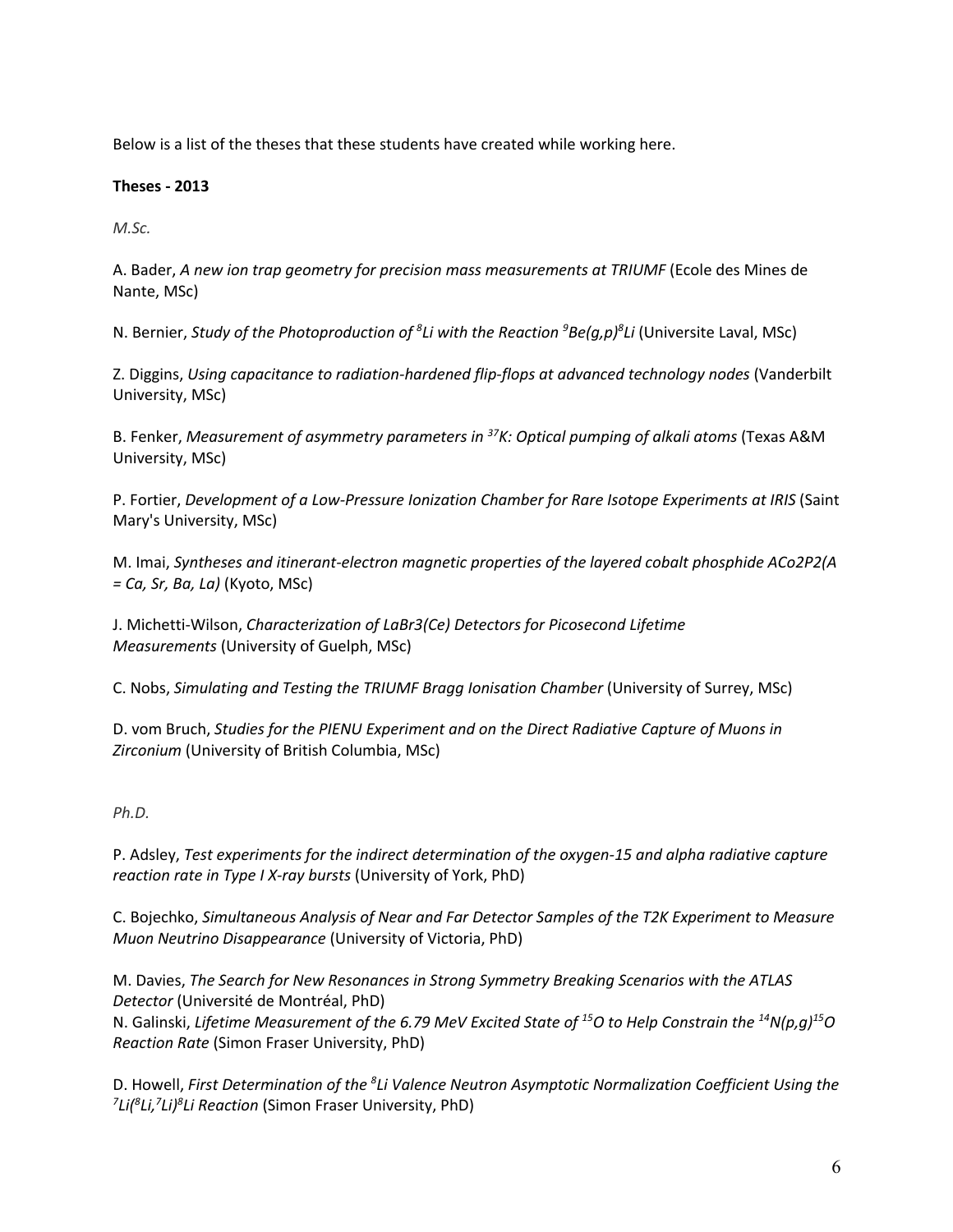#### **Theses - 2014**

*M.Sc.*

R. Ashley, *Characterization of the Frist Stage Prototype of the TIFFIN Detector* (Simon Fraser University, MSc)

B. Heiss, *Experimental verification of the iPhos energy reconstruction method for the CALIFA Calorimeter*  (Technische Universität München, MSc)

A. Leary, *Collinear Laser Spectroscopy on Neutron-Rich Rubidium Isotopes and Development of a Laser Frequency Locking System* (McGill University, MSc)

T. Macdonald, *Charge-breeding studies for high-precision mass measurements on short-lived nuclides at TITAN and a direct determination of the 51Cr electron-capture Q-value for neutrino physics* (University of British Columbia, MSc)

T. Medina, *Magnetic Characterization of Y2-xBixIr2O7: A Muon Spin Rotation/Relaxation and Susceptibility Study* (McMaster University, MSc)

J. Trippe, *A Technique For Predicting The Muon Induced Upset Cross Section In Submicron Mos Devices Using Proton Tests And Simulation* (Vanderbilt University, MSc)

J. Xiao, *A muSR study of the interactions between muoniated radicals and metallic nanoparticles in mesoporous silica hosts* (University of British Columbia, MSc)

*Ph.D.*

C. Akers, *Radiative Capture Measurements of Astrophysically Important Reactions Using the DRAGON Separator* (University of York, PhD)

M. Carmona Gallardo, *Experimental Studies of the Astrophysical Nuclear Reaction 3 He(alpha,gamma)7 Be* (Complutense University of Madrid, PhD)

I.C. Celik, *A particle-gamma coincidence study of 26Na using the transfer reaction 25Na(d,p gamma) 26Na (*University of Surrey, PhD)

M. Dehghani Ashkezari, *Microwave Spectroscopy of Magnetically Trapped Atomic Antihydrogen* (Simon Fraser University,PhD)

A. Désilets-Benoit, *Étude du champ magnétique interne de deux matériaux magnétiques et d'un supraconducteur sans symétrie d'inversion* (Université de Montréal, PhD)

T.P. Friesen, *Probing Trapped Antihydrogen: In Situ Diagnostics and Observations of Quantum Transitions* (University of Calgary, PhD)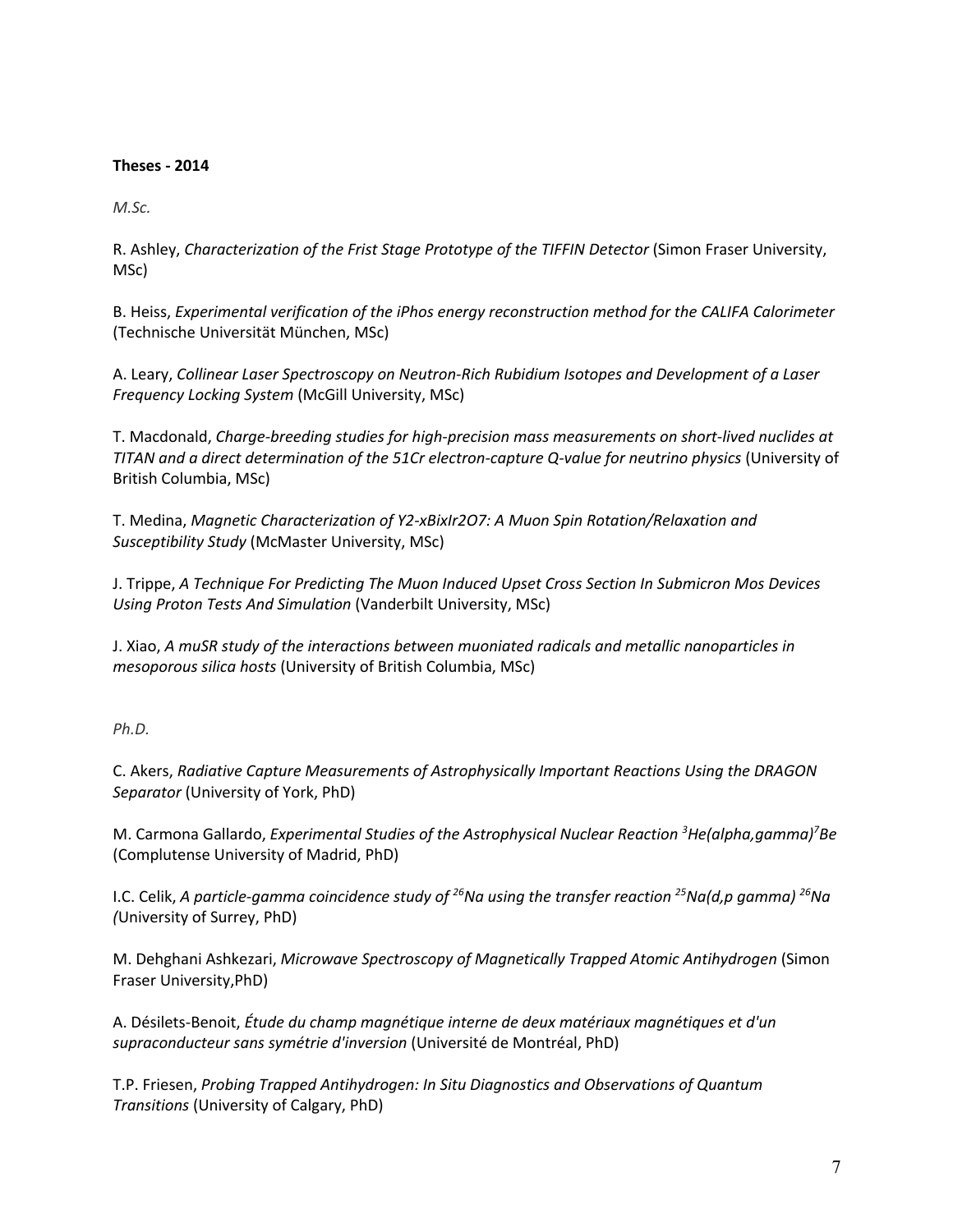S. King, *A Search for Supersymmetry and Universal Extra Dimensions in Final States with Three Leptons and Missing Transverse Momentum in 20.7 fb-1 of √s =8 TeV pp Collisions with the ATLAS Detector* (University of British Columbia, PhD)

N. Mahatme, *Design Techniques for Power-Aware Combinational Logic SER Mitigation* (Vanderbilt University, PhD)

P. Mengyan, *Magnetism in Mn-Doped Chalcopyrites* (Texas Tech University, PhD)

E. Price, *Synthesis, Evaluation, and Application Of New Ligands for Radiometal Based Radiopharmaceuticals* (University of British Columbia, PhD)

D.M. Semeniuk, *Copper Nutrition And Transport Mechanisms In Plankton Communities In The Northeast Pacific Ocean* (University of British Columbia, PhD)

S. Swedish, *Searches for new resonances decaying to top-antitop quark pairs with the ATLAS detector in sqrt(s) = 7 TeV proton-proton collisions* (University of British Columbia, PhD)

C. Tsimba, *Cross Section Measurements for the Nucleosynthesis of Heavy Nuclei and Type Ia Supernovae* (University of York, PhD)

S. Viel, *Search for new neutral high-mass resonances decaying into muon pairs with the ATLAS detector* (University of British Columbia, PhD)

#### **Theses - 2015**

*M.Sc.*

J. Abernathy, *A Control System for the E-Linac View Screen System* (University of Victoria, MSc)

N. Evetts, *Cavity Cooling of Leptons for Increased Antihydrogen Production at ALPHA (Antihydrogen Laser Physics Apparatus - experiment at Antiproton Accelerator at CERN)* (University of British Columbia, MSc)

D. Fujimoto, *A low gain fine mesh photomultiplier tube for pure CsI* (University of British Columbia, MSc)

O.J. Hernandez, *Nuclear Structure Corrections in Muonic Deuterium* (University of Manitoba, MSc)

R. Kitamura*, Study and development of muon sources towards ultra-cold muon beam for the J-PARC g-2/EDM experiment* (University of Tokyo, MSc)

A. Kobayashi, *Positron annihilation and muon spin rotation studies of lattice defects introduced in hydrogen absorption-desorption process of pure palladium* (Osaka University, MSc)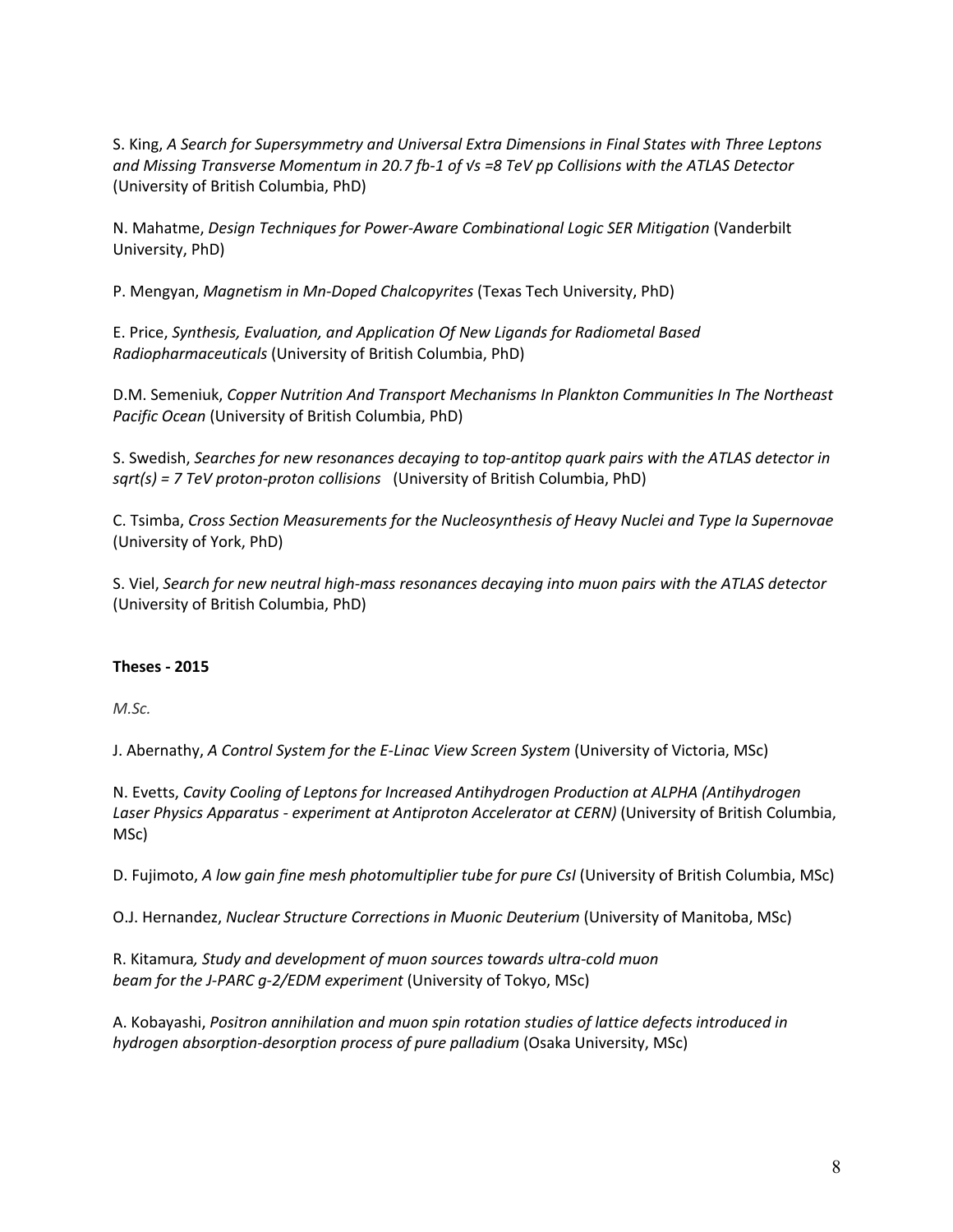A. Kumar, *Investigating the three-nucleon force through 10C(p,p) elastic scattering* (Saint Mary's University, MSc)

M. Li, *Study of Layout Techniques in Dynamic Logic Circuitry for Single Event Effect Mitigation* (University of Saskatchewan, MSc)

M. Miorelli, *Coupled Cluster Theory for Giant Resonances in Calcium Isotopes* (University of Trento, MSc)

R. Porter, *An electronic model of the ATLAS Phase-1 Upgrade Hadronic Endcap Calorimeter Front End Crate Baseplane* (University of Victoria, MSc)

A. Radich, *Nuclear Structure of 124Xe Studied with Beta+/EC Decay* (University of Guelph, MSc)

U. Rizwan, *Development of Gamma-Ray Spectroscopy Techniques for Fundamental and Applied Research* (Simon Fraser University, MSc)

S. Seeraji, *GEANT4 Simulations of Electron Capture Branching Ratio Measurements for the TITAN Facility* (Simon Fraser University, MSc)

K. Singhrao, *Analysis of the After pulsing and the Dark Noise Spectrum From the DEAP-3600 Detector*  (University of Alberta, MSc)

J. Smith-Forrester, *Structural and functional imaging of tauopathies* (University of British Columbia, MSc)

C. Starling, *Sensitivity Studies of beta-Delayed Neutron Emission Probabilities Using the r-Java 2.0 Nucleosynthesis Code* (University of Surrey, MSc)

Q. Wu, *Study SEU in SRAM* (University of Saskatchewan, MSc)

*Ph.D.*

B.B. Baker, *Charged Muonium Diffusion in Indium Oxide and Other Transparent Conducting Oxides*  (Texas Tech University, PhD)

N. Blinov, *Phase transitions: applications to physics beyond the Standard Model* (University of British Columbia, PhD)

H. Bouzomita-Zran, *Mesure de precision de la decroissance super-permise de 18Ne* (Université de Caen Normandie, PhD)

A. Capra, *Testing CPT and Antigravity with Trapped Antihydrogen at ALPHA* (York University, PhD)

J.-F. Caron, *Cluster counting in drift chambers for particle identification and tracking* (University of British Columbia, PhD)

R. Collister, *Towards Atomic Parity Violation at the Francium Trapping Facility* (University of Manitoba, PhD)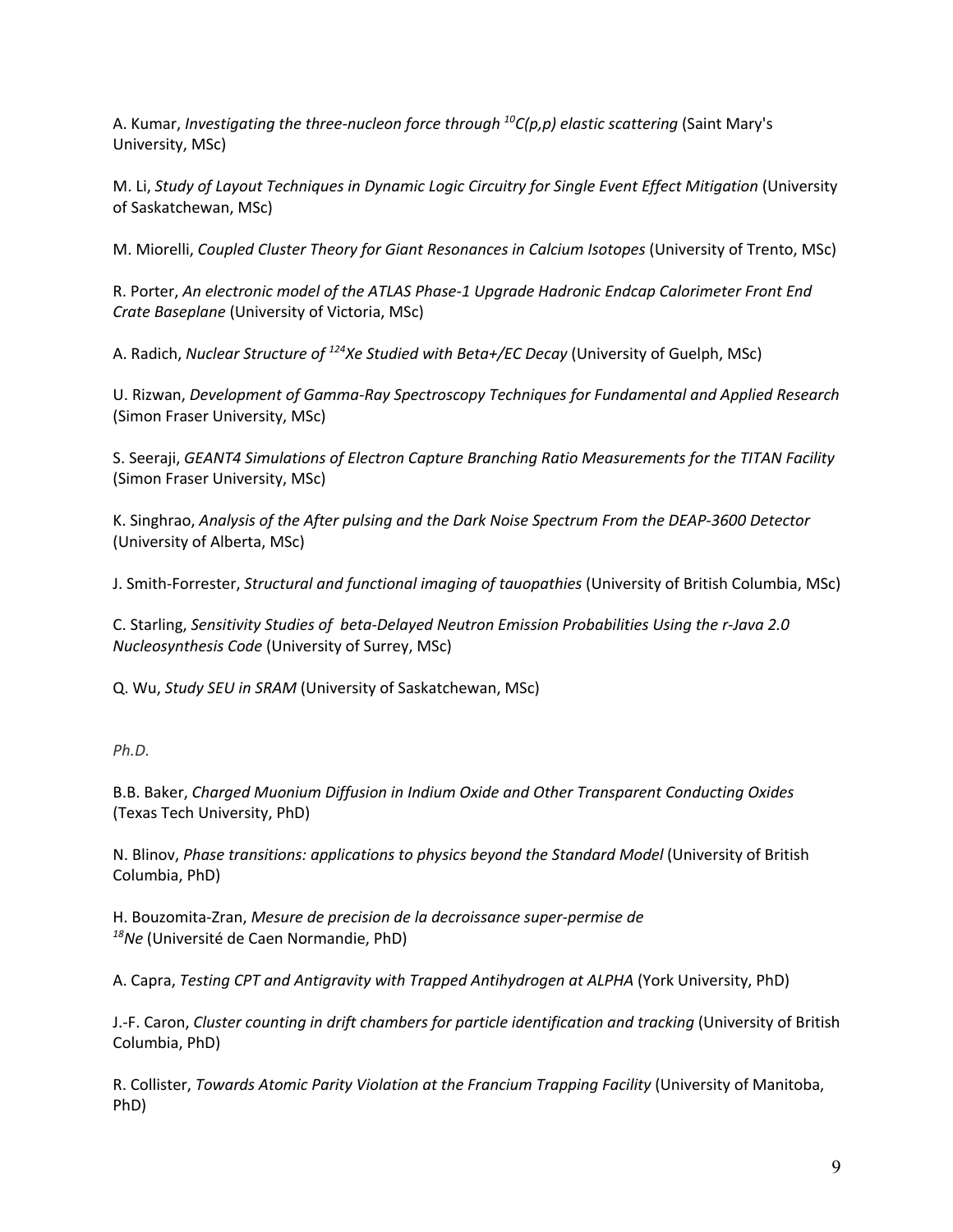D. Connolley, *Radiative alpha capture on S-34 at astrophysically relevant energies and design of a scattering chamber for high precision elastic scattering measurements for the DRAGON experiment* (Colorado School of Mines, PhD)

A. Gallant, *Penning trap mass measurements to test three-body forces in atomic nuclei* (University of British Columbia, PhD)

C. Gong, *A Novel Optimization Platform and Its Applications to the TRIUMF Energy Recovery Linac* (University of British Columbia, PhD)

A. Guiterrez, *Cold antihydrogen experiments and radial compression of antiproton clouds in the ALPHA apparatus at CERN* (University of British Columbia, PhD)

A. Infantino, *Advanced aspects of radiation protection in the use of particle accelerators in the medical field* (Universita degli studi di Bologna, PhD)

S. Kobayashi, *Orbital ordering and electron transfer in the triangular-lattice compound CrSe2 with unusual-valent chromium* (Kyoto University, PhD)

A. Laffoley, *High-Precision Half-Life Measurements for the Superallowed Fermi Beta Emitters 14O and 18Ne* (University of Guelph, PhD)

A. Lennarz, *Electron-capture-branching ratio measurements for the intermediate nuclei in double beta decay* (Westfaelische Wilhelms Universitaet Muenster, PhD)

Z. Lotfi Mahyari, *Universal inhomogeneous magnetic-field response in the normal state of cuprate high-Tc superconductors* (Simon Fraser University, PhD)

H. Man, *The synthesis of iron-based superconductor LiFeP and novel diluted magnetic semiconductors and research on their physical properties* (Zhejiang University, PhD)

L. Martin, *TACTIC: The TRIUMF Annular Chamber for Tracking and Identification of Charged Particles* (University of Szczecin, PhD)

T.G. McCarthy, *Measurement of the Top Quark Mass in the All-Hadronic Top-Antitop Decay Channel Using Proton-Proton Collision Data from the ATLAS Experiment at a Centre-of-Mass Energy of 8 TeV* (Carleton University, PhD)

T. Nsangu, *Cross section measurements of the nucleosynthesis of heavy nuclei and type 1a supernovae*  (University of York, PhD)

Y. Ren, *Single-Event Transient Study on CMOS Voltage Reference Circuits* (University of Saskatchewan, PhD)

R. So, *Search for a light Higgs boson with the BABAR detector: with proposals to improve drift chamber aging studies and particle identification* (University of British Columbia, PhD)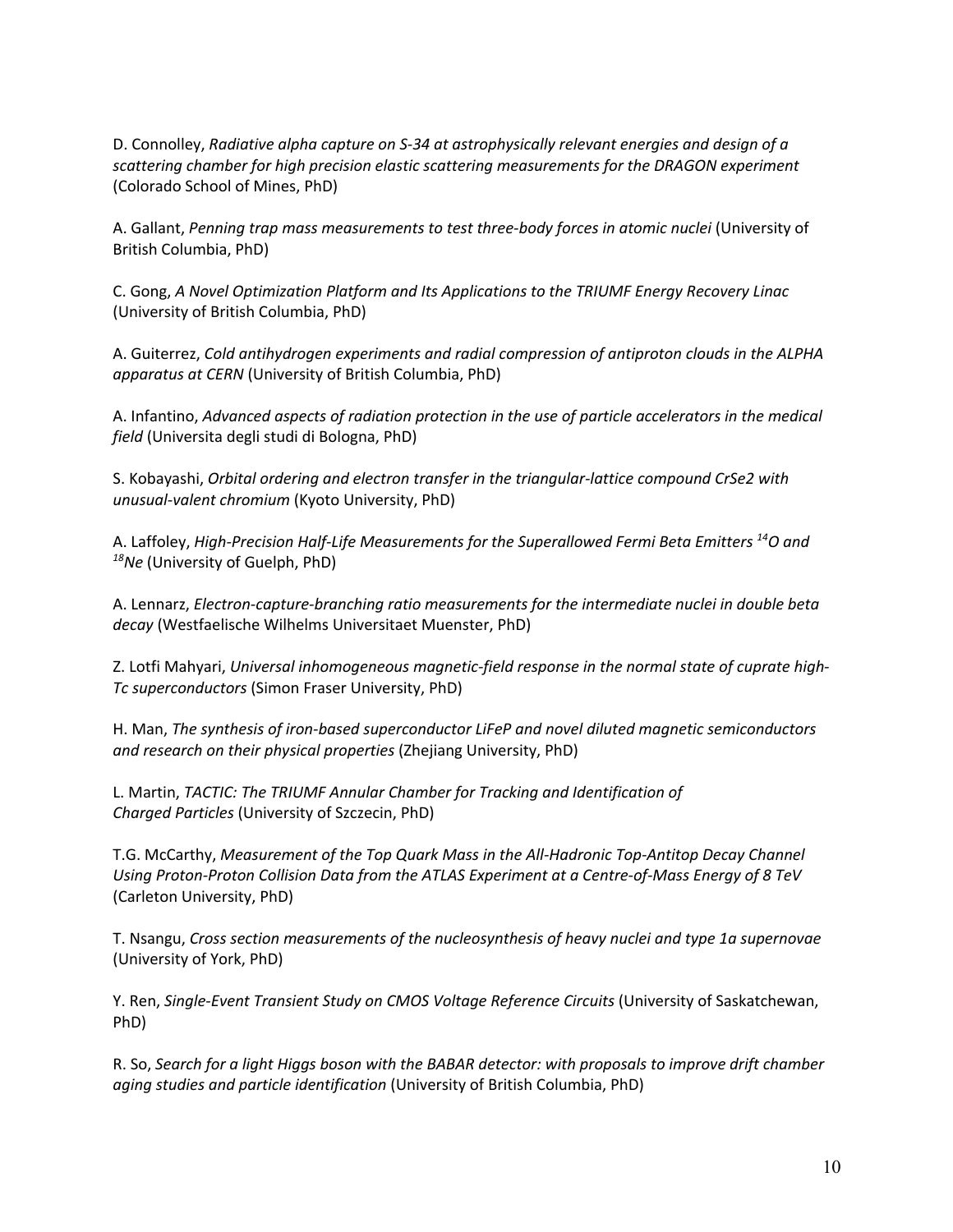R. Spencer Behling, *Measurement of the Standard Model Beta Asymmetry Parameter, Abeta, in 37K* (Texas A&M University, PhD)

J. Tomlinson, *Measurement of 23Na(a,p)26Mg at energies relevant to 26Al production in massive stars and nucleosynthesis in Type 1a supernovae* (University of York, PhD)

J. Zhang, *Spectroscopy with Laser-cooled Francium and Progress on Atomic Parity Non-conservation* (University of Maryland, PhD)

#### **Theses - 2016**

*M.Sc.*

T. J. Buck, *Muon spin rotation characterization of superconducting niobium for applications in high field superconducting radio frequency cavities* (University of British Columbia, MSc)

J. Fu, *Studies of the K+ →π+π0 background for the measurement of K+ →π+νν and π0 →νν decays* (University of British Columbia, MSc)

F.H. Garcia, *Calculation of rates for radioactive isotope beam production at TRIUMF* (Simon Fraser University, MSc)

C. Gomez, *TF-muSR Sensitivity to Charge Density Wave Order in 2H-NbSe2* (Simon Fraser University, MSc)

S. Hallam, *Designing CEDAR, Conversion Electron Detection Array* (University of Surrey, MSc)

A. MacLean, *Gamma-Gamma Angular Correlation Measurements with GRIFFIN* (University of Guelph, MSc)

M. Newton, *Using pulsed laser to study single event effects in integrated circuits* (University of Saskatchewan, MSc)

C. Penenr, *Characterizing the Response of a Novel Scintillation Detector* (National University of Ireland, Galway, MSc)

Z. Shahriari, *An Extremum Seeking Control System for Control of RF Cavity Resonators* (Simon Fraser University, MSc)

D. Ziat, *Study of magnetic systems by muon spin rotation and specific heat* (Universite de Sherbrooke, MSc)

#### *Ph.D.*

U. Chowdhury, *A cooler Penning trap to cool highly charged radioactive ions and mass measurement of 24Al* (University of Manitoba, PhD)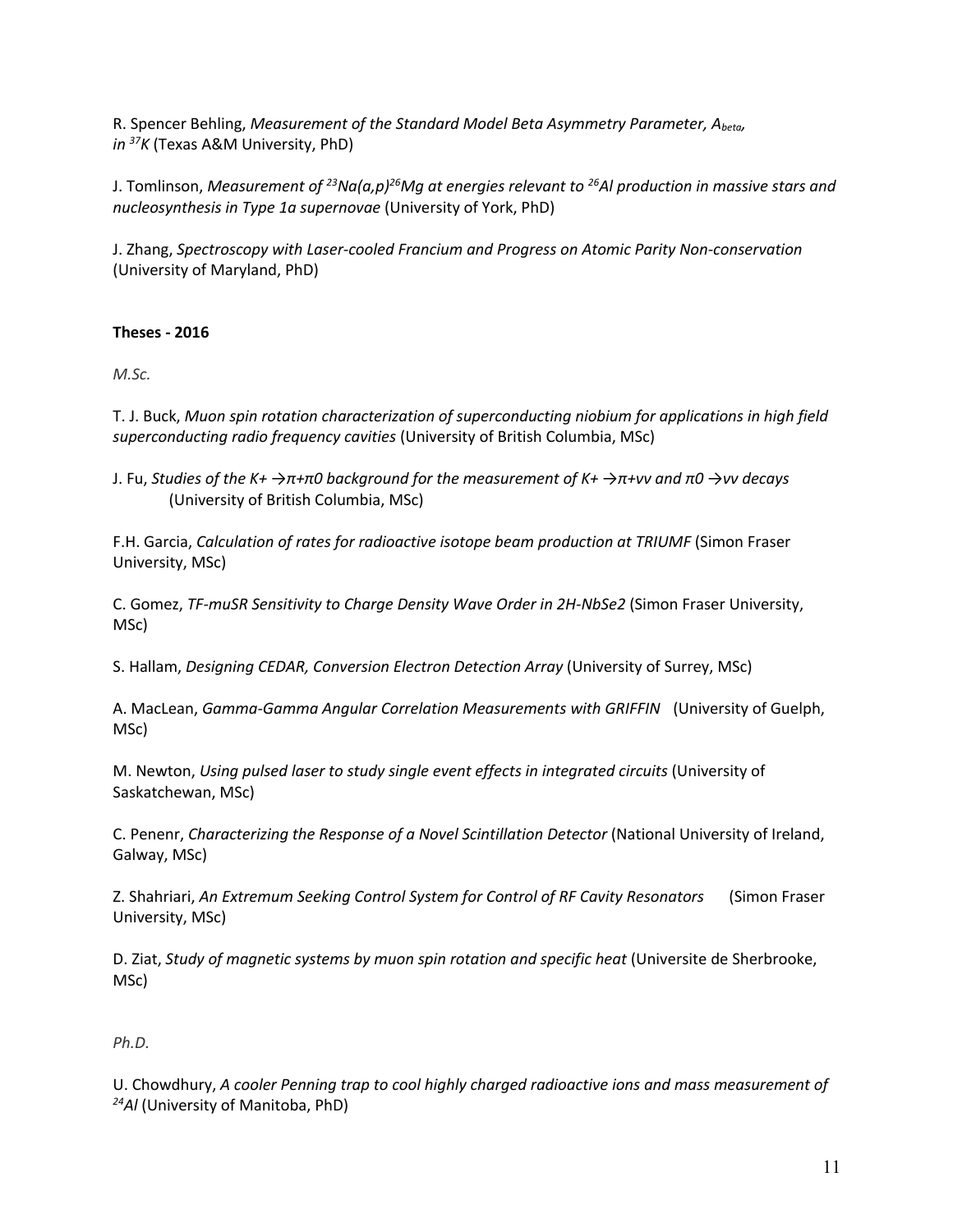J. Crawford, *New technologies for 211At targeted α-therapy research using 211Rn and 209At* (University of Victoria, PhD)

C. David, *Search for Supersymmetry using a Higgs boson in the decay cascade with the ATLAS detector at the Large Hadron Collider* (University of Victoria, PhD)

B. Frandsen, *Quantum phase transitions and local magnetism in Mott insulators: A local probe investigation using muons, neutrons, and photons* (Columbia University, PhD)

A. Gutierrez, *Cold Antihydrogen Experiments and Radial Compression of Antiproton Clouds in the ALPHA Apparatus at CERN* (University of British Columbia, PhD)

V. Margerin, *Transfer reaction measurements and the stellar nucleosynthesis of 26Al and 44Ti* (University of Edinburgh, PhD)

J. Myslik, *Measurement of muon antineutrino disappearance in the T2K Experiment* (University Victoria, PhD)

J. Tanaka, *Halo-induced dipole excitation of 11Li studied via proton inelastic scattering* (Osaka University, PhD)

S. Tobayama, *An Analysis of the Oscillation of Atmospheric Neutrinos* (University of British Columbia, PhD)

#### **Theses - 2017**

*M.Sc.*

C. Bruulsema, *Calibration and Commissioning of the Helium and Lead Observatory* (Laurentian University, MSc)

J. Claude, *Recherche d'un boson de Higgs doublement chargé par diffusion de bosons vectoriels à désintégration leptonique dans le modèle de Georgi-Machacek avec le détecteur ATLAS au LHC* (Universite de Montreal, MSc)

A. Finlay, *Integration of a Multi Reflection Time of Flight Isobar Separator into the TITAN Experiment at TRIUMF* (University of British Columbia, MSc)

M. Foster, *An Upgrade of the TITAN-EBIT High Voltage Operation for Investigations into Decay Rate Modi cations by Highly Charged Ions* (University of Surrey, MSc)

F. Goto, *Search of T-Violation in polarized Li-8 beta decay* (Nagoya University, MSc)

M. Kondo, *Change in muon Knight shift in pure Pd by hydrogen absorption-desorption process* (Osaka University, MSc)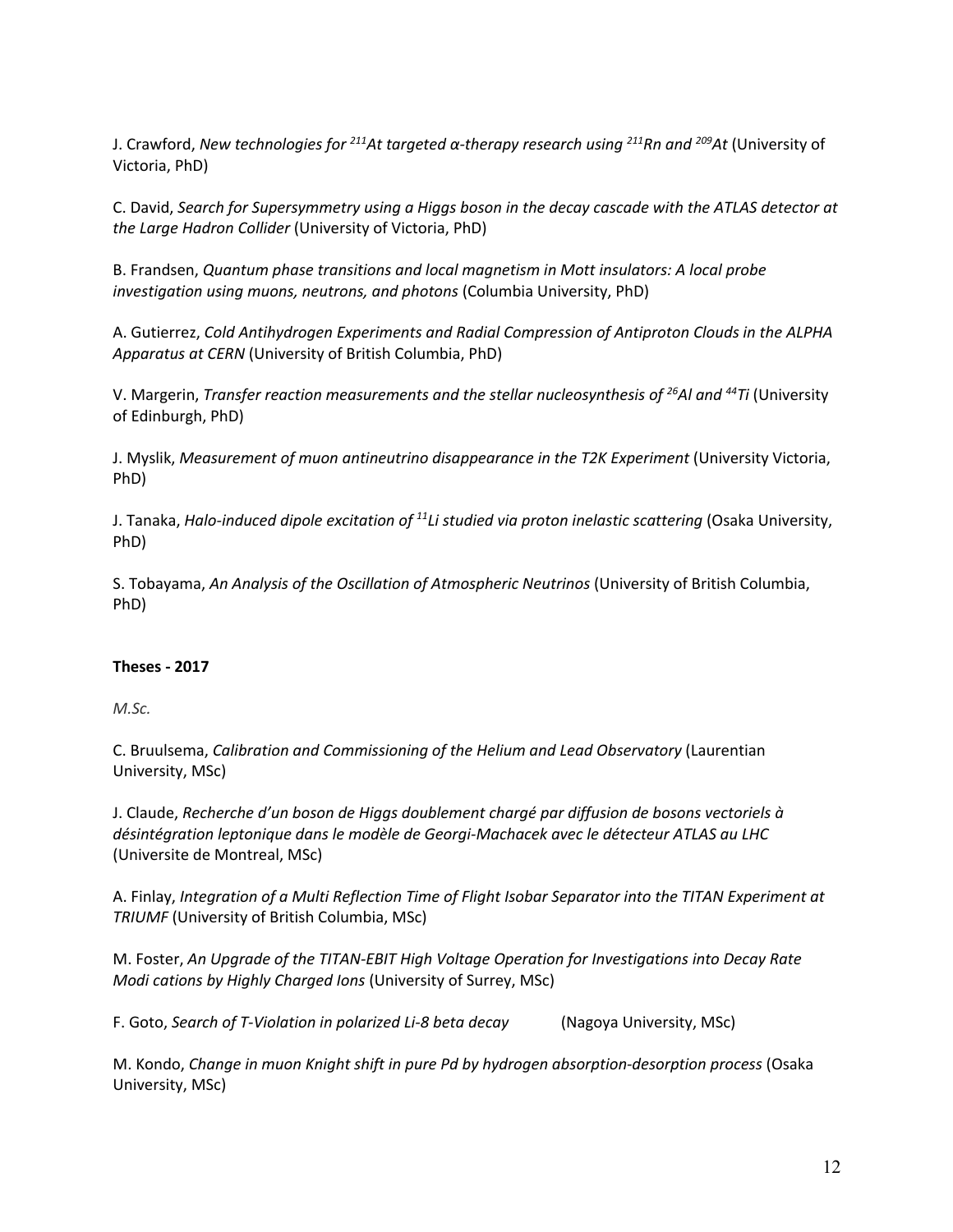J. Li, *Particulate Trace Metals & Iron Availability to Phytoplankton* (MIT & Woods Hole Oceanographic Institution, MSc)

G. Liu, *Chemical Physics of Supercritical Water-Cooled Reactors* (Mount Allison University, MSc)

J. Measures, *The decay of 26Na studied with the GRIFFIN spectrometer* (University of Surrey, MSc)

Y. Shimizu, *Development of Equipment for N-Correlation Measurement and T-Violation Experiment using Cylindrical Drift Chamber at TRIUMF* (Rikkyo University, MSc)

P. Zandille, *A High Precision Branching Ratio Measurement In 19Ne Beta Decay* (University of Zululand, MSc)

D. Ziat, *Étude de systèmes magnétiques par rotations de spins de muons et chaleur spécifique* (Universite de Sherbrooke, MSc)

#### *Ph.D.*

W. Al Tamimi, *Collinear laser spectroscopy on exotic isotopes of rubidium and gallium* (McGill University, PhD)

A. Chester, *Recoil distance method lifetime measurements of the 21 <sup>+</sup> excited states in 84Kr and 94Sr* (Simon Fraser University , PhD)

S.C. Cheung, *Understanding iron-pnictide superconductors using Muon spin rotation and scanning tunneling microscopy with nonconvex optimization* (Columbia University, PhD)

S. Cruz, *Single particle structure of exotic strontium isotopes* (University of British Columbia, PhD)

D. Cross, *The Study of 116Sn via Conversion-Electron Spectroscopy and γ-γ Angular Correlations* (Simon Fraser University, PhD)

F. Dallaire, *Recherche de quarks vectoriels produits par l'echange de gluons lourds dans le cadre de modeles de Higgs composite avec le detecteur ATLAS* (Universite de Montreal, PhD)

C. Ding, *The Synthesis and Characterization of 1111-type New Diluted Magnetic Semiconductors: (La1−yAEy)(Zn1−xMnx)AsO(AE = Ca, Sr, Ba)* (Zhejiang University, PhD)

L. Evitts, *Electric Monopole Transition Strengths in the Stable Nickel Isotopes* (University of Surrey, PhD)

A. Hallas, *The Effect of Chemical Pressure on the Magnetic Ground States of Rare Earth Pyrochlores* (McMaster University, PhD)

E. Hill, *Search for direct scalar top pair production in final states with two tau leptons in pp collisions at √ s = 8 TeV with the ATLAS Detector at the Large Hadron Collider* (University of Victoria, PhD)